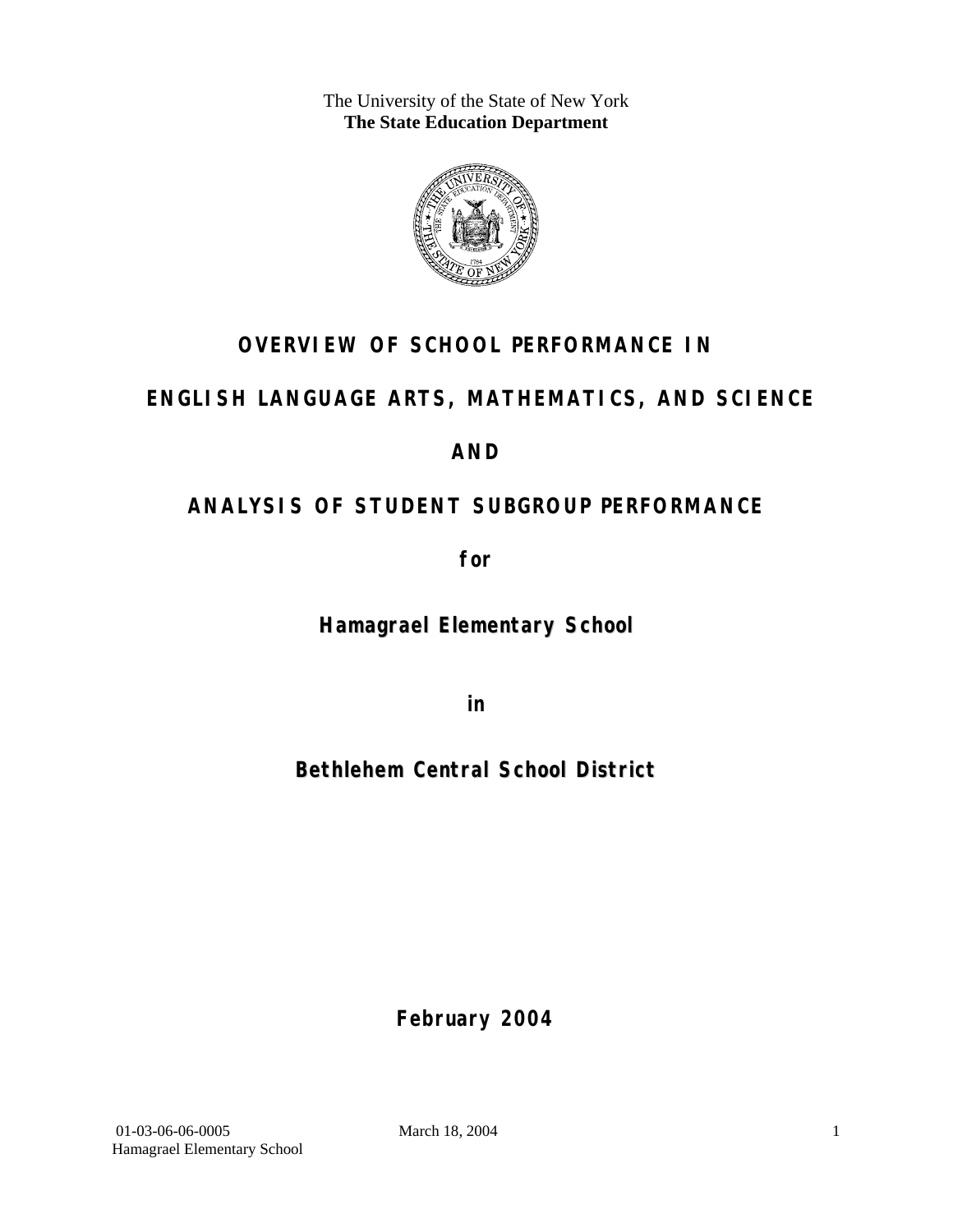#### **THE UNIVERSITY OF THE STATE OF NEW YORK**

#### **Regents of The University**

| Tonawanda             |
|-----------------------|
| <b>Hollis</b>         |
| Staten Island         |
| New Rochelle          |
| Peru                  |
| Huntington            |
| <b>North Syracuse</b> |
| New York              |
| <b>Belle Harbor</b>   |
| Buffalo               |
| Hartsdale             |
| Albany                |
| <b>Bronx</b>          |
| New York              |
| <b>Binghamton</b>     |
| Rochester             |

#### **President of The University and Commissioner of Education**

RICHARD P. MILLS

**Deputy Commissioner for Elementary, Middle, Secondary and Continuing Education**  JAMES A. KADAMUS

#### **Coordinator, School Operations and Management Services**

CHARLES SZUBERLA

#### **Coordinator, Information and Reporting Services**

MARTHA P. MUSSER

The State Education Department does not discriminate on the basis of age, color, religion, creed, disability, marital status, veteran status, national origin, race, gender, genetic predisposition or carrier status, or sexual orientation in its educational programs, services and activities. Portions of this publication can be made available in a variety of formats, including braille, large print or audio tape, upon request. Inquiries concerning this policy of nondiscrimination should be directed to the Department's Office for Diversity, Ethics, and Access, Room 530, Education Building, Albany, NY 12234. **Requests for additional copies of this publication may be made by contacting the Publications Sales Desk, Room 309, Education Building, Albany, NY 12234.** 

Please address all correspondence about this report that is not related to data corrections to:

*School Report Card Coordinator Information and Reporting Services Team New York State Education Department Room 863 EBA 89 Washington Avenue Albany, NY 12234*  E-mail: *RPTCARD@mail.nysed.gov*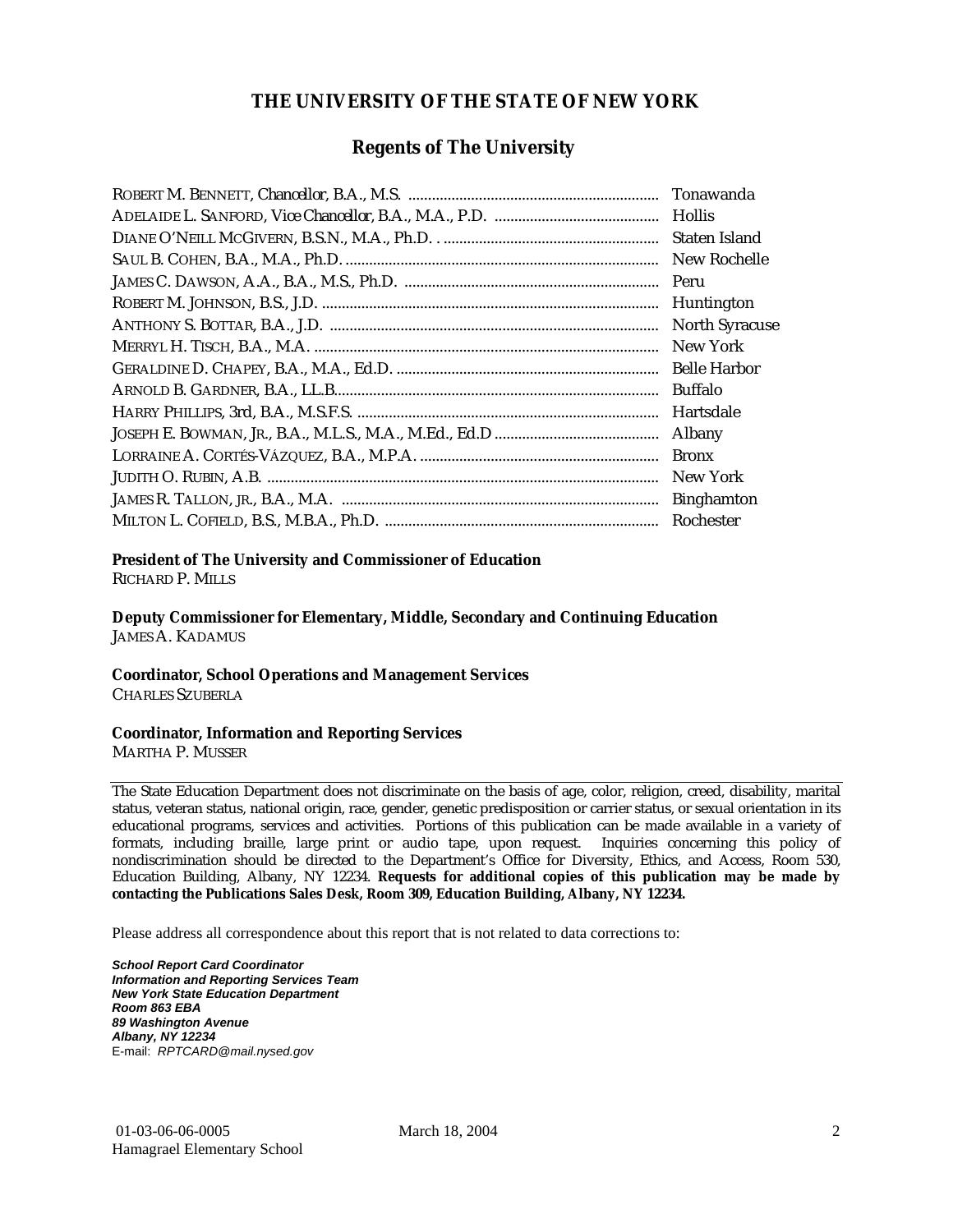The *New York State School Report Card* is an important part of the Board of Regents effort to raise learning standards for all students. It provides information to the public on student performance and other measures of school and district performance. Knowledge gained from the school report card on a school's strengths and weaknesses can be used to improve instruction and services to students.

The *New York State School Report Card* consists of three parts: the *Overview of School Performance in English Language Arts, Mathematics, and Science and Analysis of Student Subgroup Performance,* the *Comprehensive Information Report,* and the *School Accountability Report*. The *Overview and Analysis* presents performance data on measures required by the federal No Child Left Behind Act: English, mathematics, science, and graduation rate. Performance data on other State assessments can be found in the *Comprehensive Information Report*. The *School Accountability Report* provides information as to whether a school is making adequate progress toward enabling all students to achieve proficiency in English and mathematics.

State assessments are designed to help ensure that all students reach high learning standards. They show whether students are getting the foundation knowledge they need to succeed at the elementary, middle, and commencement levels and beyond. The State requires that students who are not making appropriate progress toward the standards receive academic intervention services.

In the *Overview*, performance on the elementary- and middle-level assessments in English language arts and mathematics and on the middle-level science test is reported in terms of mean scores and the percentage of students scoring at each of the four levels. These levels indicate performance on the standards from seriously deficient to advanced proficiency. Performance on the elementary-level science test is reported in terms of mean scores and the percentage of students making appropriate progress. Regents examination scores are reported in four score ranges. Scores of 65 to 100 are passing; scores of 55 to 64 earn credit toward a local diploma (with the approval of the local board of education). Though each elementary- and middle-level assessment is administered to students in a specific grade, secondary-level assessments are taken by students when they complete the coursework for the core curriculum. Therefore, the performance of students at the secondary level is measured for a student cohort rather than a group of students at a particular grade level. Students are grouped in cohorts according to the year in which they first entered grade 9.

The assessment data in the *Overview and Analysis* are for all tested students in the school, including general-education students and students with disabilities. In the *Overview*, each school's performance is compared with that of schools similar in grade level, district resources, and student needs as indicated by income and limited English proficiency (LEP) status. Each district's performance is compared with that of all public schools statewide. In the *Analysis*, performance is disaggregated by race/ethnicity, disability status, gender, LEP status, income level, and migrant status.

Explanations of terms referred to or symbols used in this part of the school report card may be found in the glossary on the last page. Further information on the school report card may be found in the guide, *Understanding Your School Report Card: February 2004*, available on the Information and Reporting Services Web site at www.emsc.nysed.gov/irts.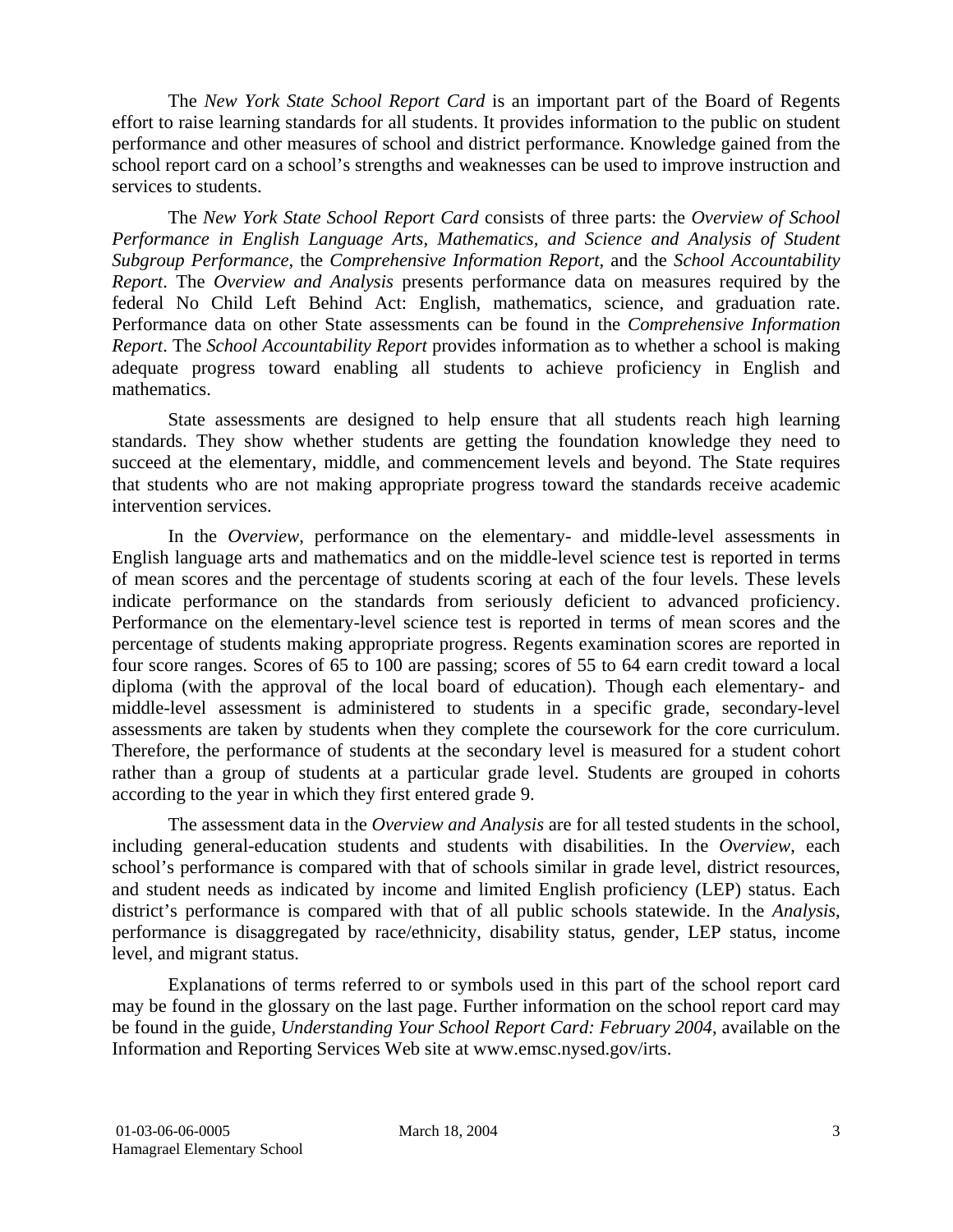# **Overview of School Performance in English Language Arts, Mathematics, and Science**

### **School Profile**

| Principal: Cynthia D'Angelo |             | (518)439-4905<br>Phone:   |
|-----------------------------|-------------|---------------------------|
| <b>Organization</b>         | Grade Range | <b>Student Enrollment</b> |
| $2002 - 03$                 | $1 - 5$     | 449                       |

| 2001–02 School District-wide Total Expenditure per Pupil | \$10,536 |  |
|----------------------------------------------------------|----------|--|
|----------------------------------------------------------|----------|--|

#### **2002–03 Percentage of Core Classes Taught by Highly Qualified Teachers\***

| <b>Number of Core</b><br><b>Classes</b> | <b>Percent Taught</b><br>by Highly<br>Qualified<br><b>Teachers</b> |
|-----------------------------------------|--------------------------------------------------------------------|
| 23                                      | 100%                                                               |
|                                         |                                                                    |

\*For the 2002-03 school year, SED is reporting that teachers of core classes are highly qualified if they are certified to teach those classes. However, No Child Left Behind (NCLB) imposes requirements beyond certification for some teachers to be considered highly qualified. In future years, when New York State uses the NCLB criteria for reporting, certified teachers must fulfill all NCLB requirements to be counted as highly qualified.

#### **2002–03 Percentage of Teachers with No Valid Teaching Certificate\***

| Number of<br><b>Teachers</b> | <b>Percent with No</b><br><b>Valid Teaching</b><br><b>Certificate</b> |
|------------------------------|-----------------------------------------------------------------------|
| 25                           | ሰ‰                                                                    |

\*This count includes teachers with temporary licenses who do not have a valid permanent, provisional, or transitional teaching certificate.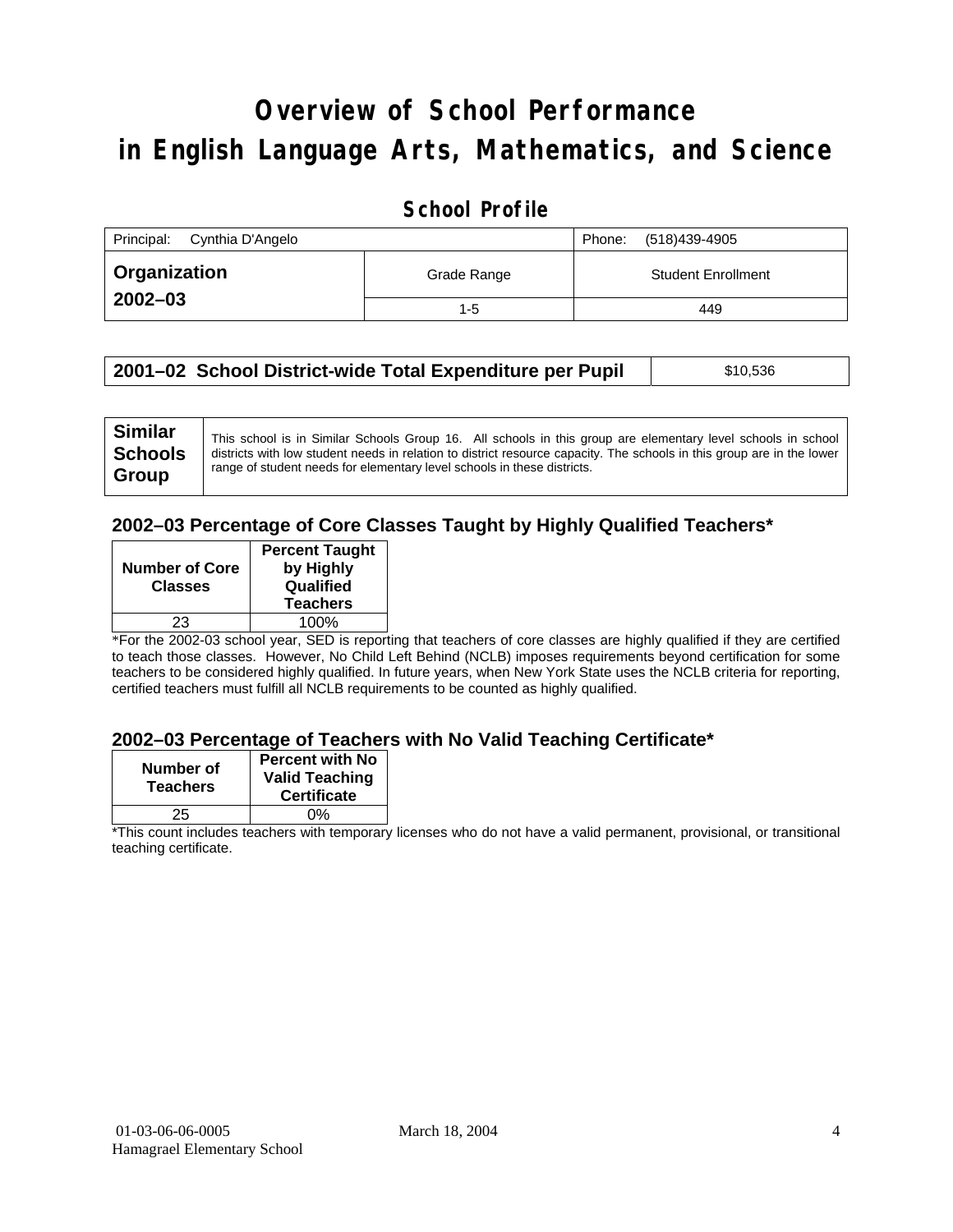English Language Arts



|                                               |                    | <b>Counts of Students Tested</b> |                    |                    |              |                   |  |
|-----------------------------------------------|--------------------|----------------------------------|--------------------|--------------------|--------------|-------------------|--|
| <b>Performance at l</b><br><b>This School</b> | Level 1<br>455-602 | Level 2<br>603-644               | Level 3<br>645-691 | Level 4<br>692-800 | <b>Total</b> | <b>Mean Score</b> |  |
| Jan-Feb 2001                                  |                    |                                  | 60                 | 39                 | 102          | 688               |  |
| Jan-Feb 2002                                  |                    | 13                               | 35                 | 46                 | 95           | 692               |  |
| Feb 2003                                      |                    | 10                               | 44                 | 47                 | 103          | 686               |  |

|         | Elementary-Level English Language Arts Levels — Listening, Reading, and Writing Standards                 |  |  |  |  |
|---------|-----------------------------------------------------------------------------------------------------------|--|--|--|--|
| Level 4 | These students exceed the standards and are moving toward high performance on the Regents examination.    |  |  |  |  |
| Level 3 | These students meet the standards and, with continued steady growth, should pass the Regents examination. |  |  |  |  |
| Level 2 | These students <b>need extra help</b> to meet the standards and pass the Regents examination.             |  |  |  |  |
| Level 1 | These students have serious academic deficiencies.                                                        |  |  |  |  |

**Performance of Limited English Proficient Students Taking the New York State English as a Second Language Achievement Test (NYSESLAT) as the Measure of English Language Arts Achievement**

| Grade 4 | <b>Number</b><br><b>Tested</b> | Level 1 | Level 2 | Level 3 | Level 4 |
|---------|--------------------------------|---------|---------|---------|---------|
| 2003    |                                |         |         |         |         |

**Performance of Students with Severe Disabilities on the New York State Alternate Assessment (NYSAA) in English** 

| <b>Elementary Level</b> | <b>Number</b><br>Tested | AA-Level | AA-Level 2 | AA-Level 3 | AA-Level 4 |
|-------------------------|-------------------------|----------|------------|------------|------------|
| $2002 - 03$             |                         |          |            |            |            |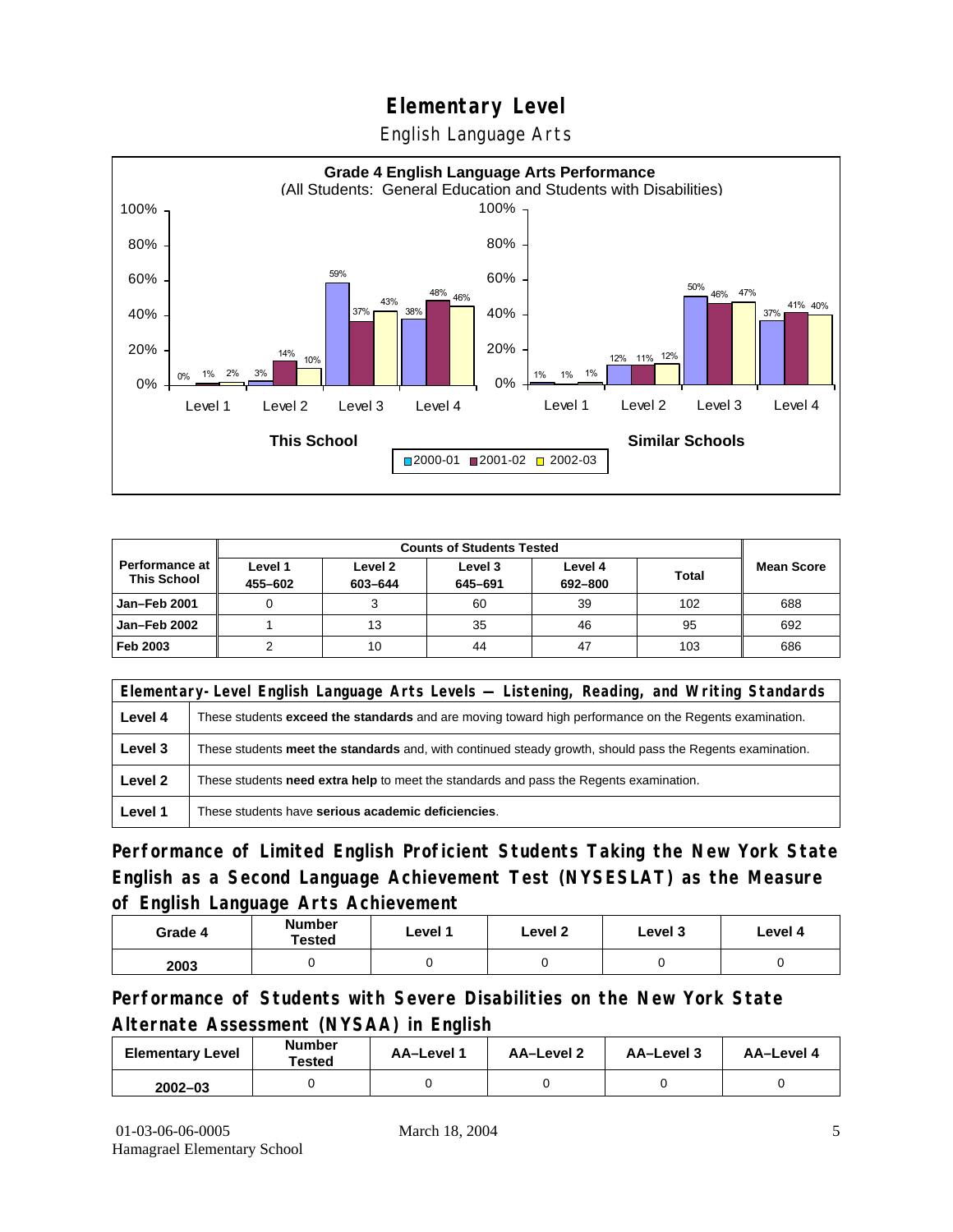#### Mathematics



|                                      |                    | <b>Counts of Students Tested</b> |                    |                    |              |                   |  |
|--------------------------------------|--------------------|----------------------------------|--------------------|--------------------|--------------|-------------------|--|
| Performance at<br><b>This School</b> | Level 1<br>448-601 | Level 2<br>602-636               | Level 3<br>637-677 | Level 4<br>678-810 | <b>Total</b> | <b>Mean Score</b> |  |
| <b>May 2001</b>                      |                    |                                  | 25                 | 76                 | 104          | 697               |  |
| May 2002                             |                    |                                  | 34                 | 53                 | 95           | 680               |  |
| May 2003                             |                    |                                  | 32                 | 66                 | 101          | 689               |  |

|         | Elementary-Level Mathematics Levels -                                                                     |  |  |  |  |
|---------|-----------------------------------------------------------------------------------------------------------|--|--|--|--|
|         | Knowledge, Reasoning, and Problem-Solving Standards                                                       |  |  |  |  |
| Level 4 | These students exceed the standards and are moving toward high performance on the Regents examination.    |  |  |  |  |
| Level 3 | These students meet the standards and, with continued steady growth, should pass the Regents examination. |  |  |  |  |
| Level 2 | These students need extra help to meet the standards and pass the Regents examination.                    |  |  |  |  |
| Level 1 | These students have serious academic deficiencies.                                                        |  |  |  |  |

### **Performance of Students with Severe Disabilities on the New York State Alternate Assessment (NYSAA) in Mathematics**

| <b>Elementary Level</b> | <b>Number</b><br>Tested | AA-Level 1 | AA-Level 2 | AA-Level 3 | AA-Level 4 |  |
|-------------------------|-------------------------|------------|------------|------------|------------|--|
| $2002 - 03$             |                         |            |            |            |            |  |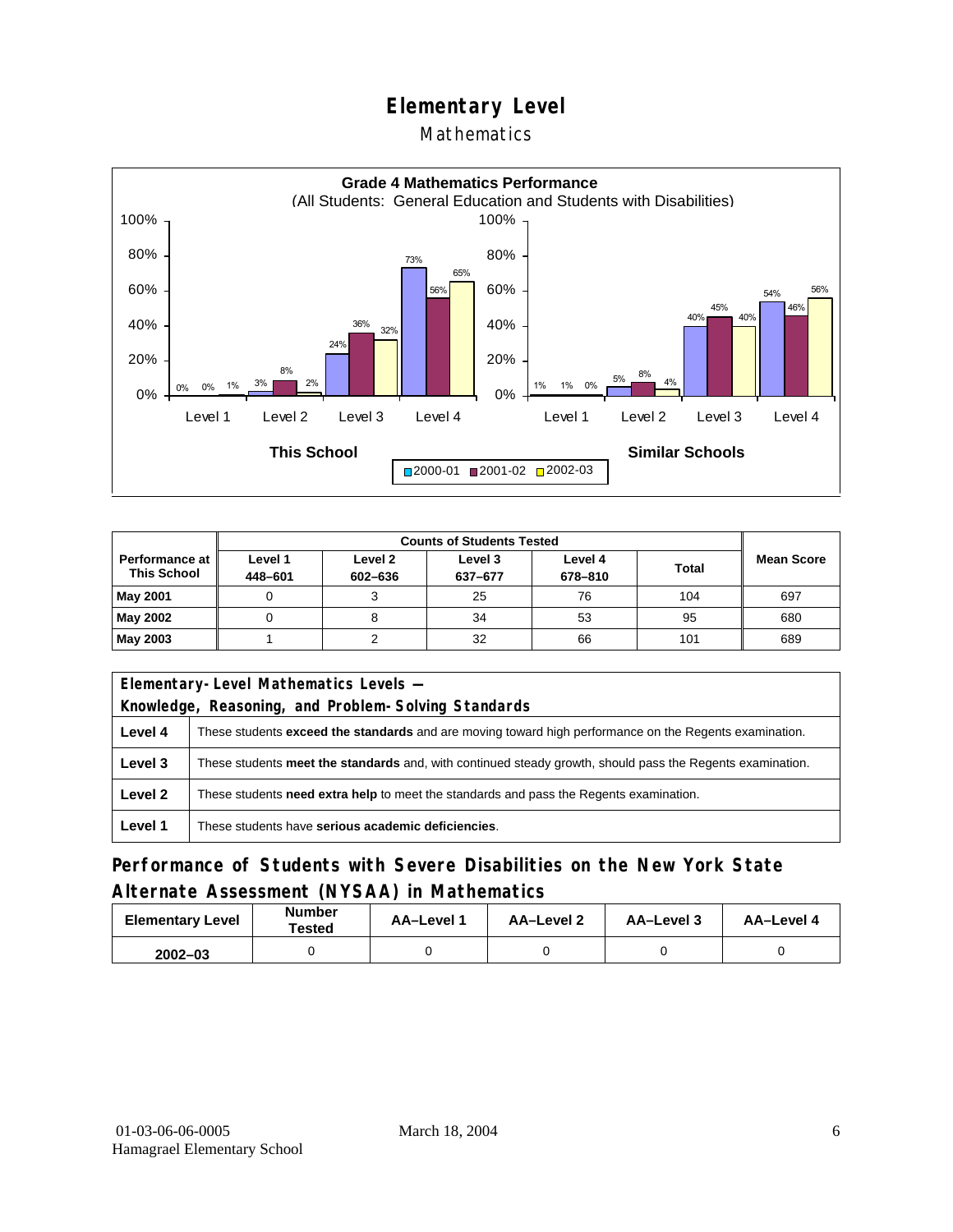Science Multiple-Choice



**All Students** 

|          |     | Number Tested   Number Above SDL   Mean Score |    |  |  |  |  |  |
|----------|-----|-----------------------------------------------|----|--|--|--|--|--|
| Mav 2001 | 104 | 98                                            | 38 |  |  |  |  |  |
| May 2002 | 96  | 84                                            | 37 |  |  |  |  |  |
| May 2003 | 02  | 93                                            |    |  |  |  |  |  |

| Grade 4 Science - Knowledge, Reasoning, and Problem-Solving Standards |                                                                                                                                                                                                                                          |  |  |  |  |  |
|-----------------------------------------------------------------------|------------------------------------------------------------------------------------------------------------------------------------------------------------------------------------------------------------------------------------------|--|--|--|--|--|
| <b>Multiple-Choice</b><br><b>Test Component</b>                       | This component contains 45 multiple-choice questions based upon the New York State Elementary<br>Science Syllabus and referenced to the New York State Learning Standards for Mathematics, Science<br>and Technology (Elementary Level). |  |  |  |  |  |
| <b>State Designated</b>                                               | Students who correctly answer fewer than 30 of the 45 questions of the multiple-choice test component                                                                                                                                    |  |  |  |  |  |
| Level (SDL)                                                           | must receive academic intervention services in the following term of instruction.                                                                                                                                                        |  |  |  |  |  |
| <b>School Mean</b>                                                    | For the multiple-choice test component, the mean score is the average number of correct answers for                                                                                                                                      |  |  |  |  |  |
| <b>Scores</b>                                                         | students tested. If all tested students answered all questions correctly, this score would be 45.                                                                                                                                        |  |  |  |  |  |

## **Elementary Level**

#### Science Performance Test

The elementary-level science test is composed of two sections, the multiple-choice section (described above) and the performance test. The performance test is not used to determine the need for academic intervention services or for accountability purposes because not all students are administered the same three tasks.

| <b>All Students</b>                       |     |                 |  |  |  |  |  |  |
|-------------------------------------------|-----|-----------------|--|--|--|--|--|--|
| <b>Number Tested</b><br><b>Mean Score</b> |     |                 |  |  |  |  |  |  |
| May 2001                                  | 103 | 38              |  |  |  |  |  |  |
| <b>May 2002</b>                           | 49  | 24              |  |  |  |  |  |  |
| <b>May 2003</b>                           | 101 | 10 <sup>1</sup> |  |  |  |  |  |  |

### **Performance of Students with Severe Disabilities on the New York State Alternate Assessment (NYSAA) in Science**

| <b>Elementary Level</b> | <b>Number</b><br>Tested | AA-Level | AA-Level 2 | <b>AA-Level 3</b> | AA-Level 4 |  |
|-------------------------|-------------------------|----------|------------|-------------------|------------|--|
| $2002 - 03$             |                         |          |            |                   |            |  |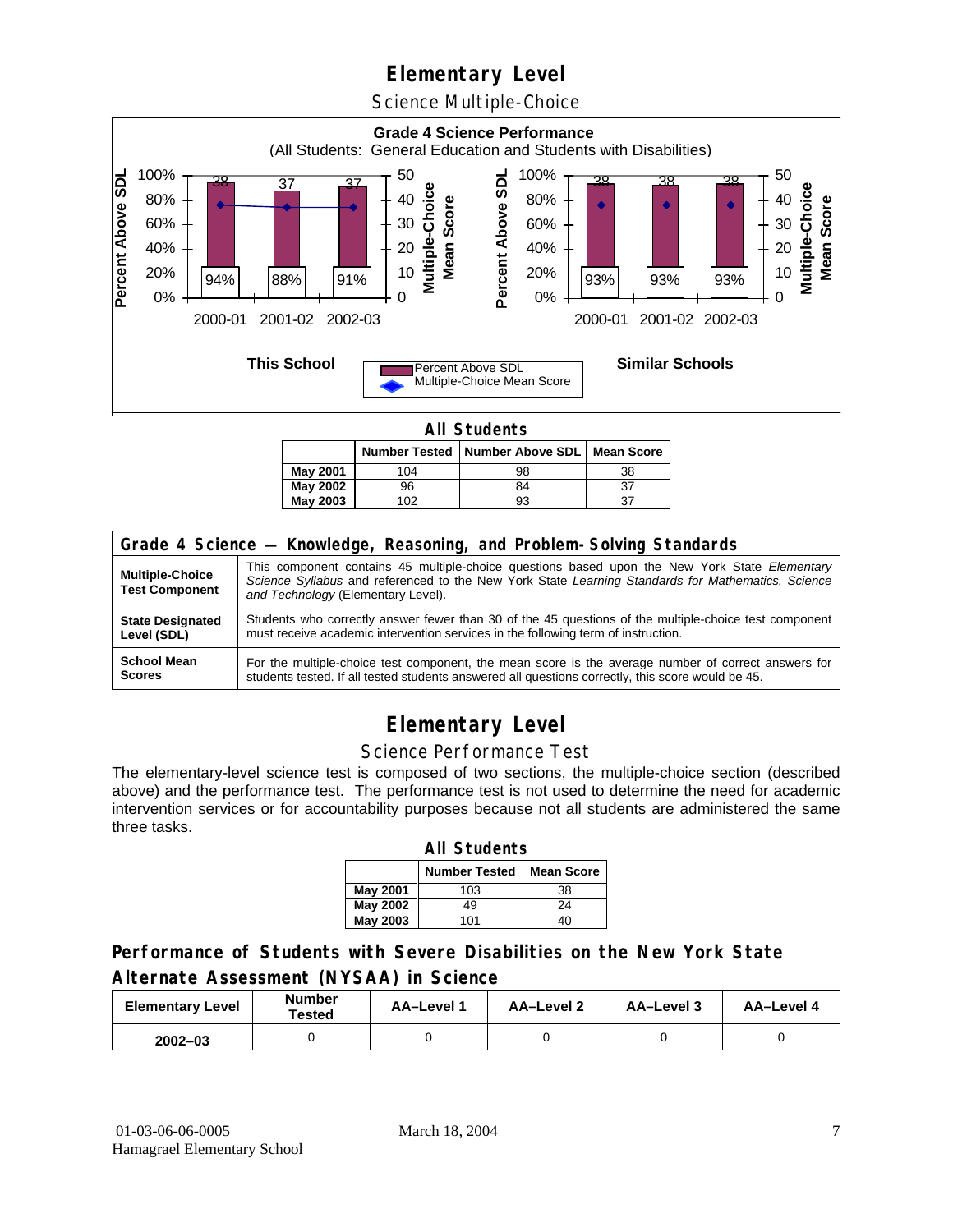# **Analysis of Student Subgroup Performance**

Historically, on State assessments the average performance of Black, Hispanic, and Native American students has been lower than that of White and Asian students. Similarly, students from lowincome families have not performed as well as those from higher income families. A high priority of the Board of Regents is to eliminate these gaps in student performance. In addition, Title I of the federal Elementary and Secondary Education Act includes explicit requirements "to ensure that students served by Title I are given the same opportunity to achieve to high standards and are held to the same high expectations as all students in each State."

This section of the school report card provides performance data for two years by racial/ethnic group, disability status, gender, English proficiency status, income level, and migrant status. The purpose of the student subgroup analyses is to determine if students who perform below the standards in any school tend to fall into particular groups, such as minority students, limited English proficient students, or economically disadvantaged students. If these analyses provide evidence that students in one of the groups achieve at a lower level than other students, the school and community should examine the reasons for this lower performance and make necessary changes in curriculum, instruction, and student support services to remedy these performance gaps. If your school did not report data for the 2002-03 school year for a subject and grade, a table showing data for subgroups in that subject and grade will not be included in the *Analysis*.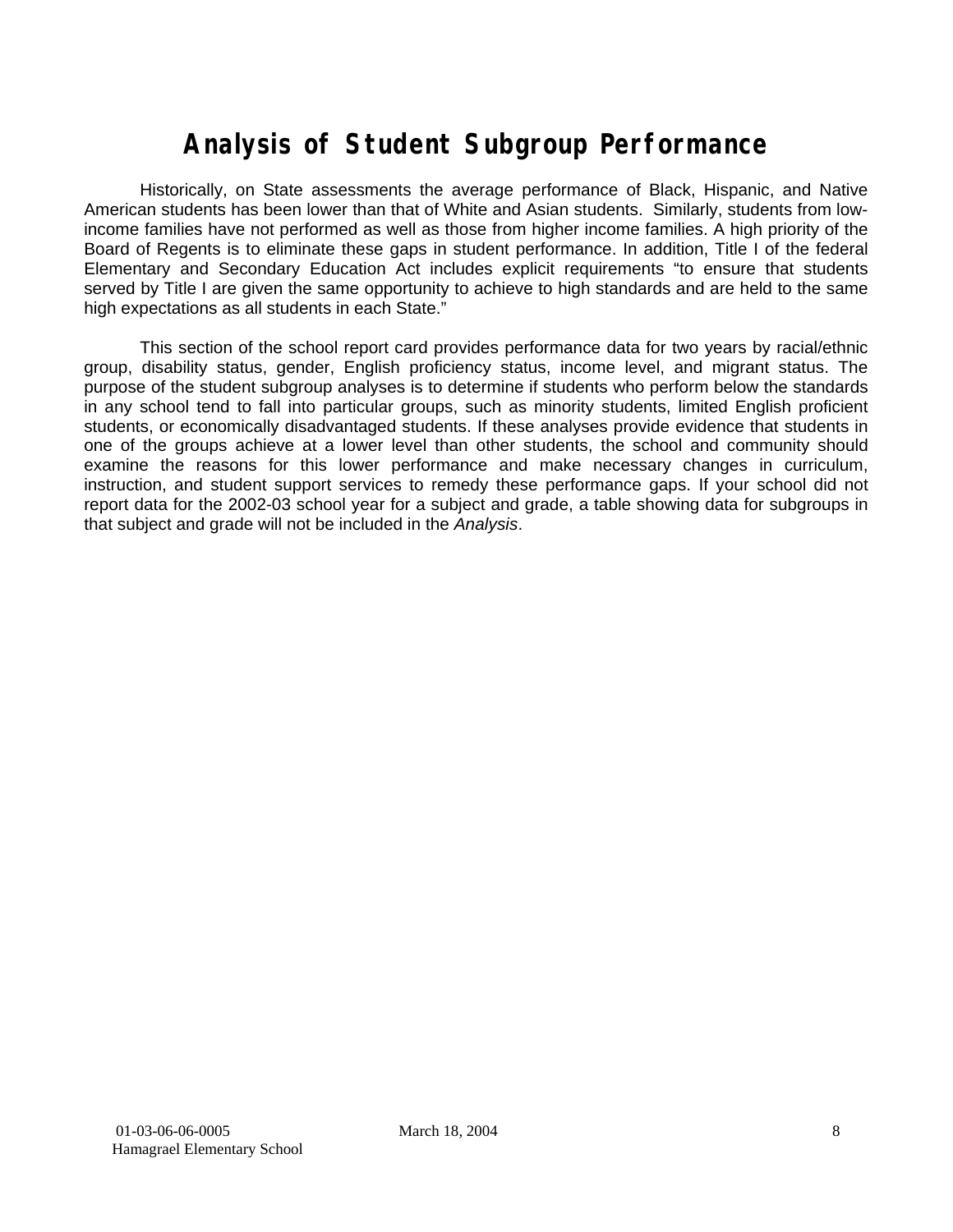### English Language Arts

|                                              | ັ<br>$2001 - 02$                                                                   |         |             |               | $2002 - 03$                                                       |             |             |           |
|----------------------------------------------|------------------------------------------------------------------------------------|---------|-------------|---------------|-------------------------------------------------------------------|-------------|-------------|-----------|
| <b>Student Subgroup</b>                      | <b>Percentages of Tested</b><br><b>Students Scoring at Levels</b><br><b>Tested</b> |         |             | <b>Tested</b> | <b>Percentages of Tested</b><br><b>Students Scoring at Levels</b> |             |             |           |
|                                              |                                                                                    | $2 - 4$ | $3 - 4$     | 4             |                                                                   | $2 - 4$     | $3 - 4$     | 4         |
| <b>Results by Race/Ethnicity</b>             |                                                                                    |         |             |               |                                                                   |             |             |           |
| American Indian/Alaskan Native               | $\mathbf 0$                                                                        | 0%      | 0%          | 0%            | 0                                                                 | 0%          | 0%          | 0%        |
| <b>Black</b>                                 | 0                                                                                  | 0%      | 0%          | 0%            | 0                                                                 | 0%          | 0%          | 0%        |
| Hispanic                                     | $\overline{2}$                                                                     | s       | s           | s             | 1                                                                 | s           | s           | s         |
| Asian or Pacific Islander                    | 3                                                                                  | s       | $\mathbf s$ | s             | 3                                                                 | s           | s           | ${\tt s}$ |
| White                                        | 90                                                                                 | 99%     | 86%         | 49%           | 99                                                                | $\mathbf s$ | $\mathbf s$ | s         |
| Total                                        | 95                                                                                 | 99%     | 85%         | 48%           | 103                                                               | 98%         | 88%         | 46%       |
| Small Group Totals (s)                       | 5                                                                                  | 100%    | 80%         | 40%           | 103                                                               | 98%         | 88%         | 46%       |
| <b>Results by Disability Status</b>          |                                                                                    |         |             |               |                                                                   |             |             |           |
| General-education students                   | 78                                                                                 | 99%     | 90%         | 56%           | 96                                                                | 98%         | 93%         | 48%       |
| Students with disabilities                   | 17                                                                                 | 100%    | 65%         | 12%           | $\overline{7}$                                                    | 100%        | 29%         | 14%       |
| Total                                        | 95                                                                                 | 99%     | 85%         | 48%           | 103                                                               | 98%         | 88%         | 46%       |
| <b>Results by Gender</b>                     |                                                                                    |         |             |               |                                                                   |             |             |           |
| Female                                       | 46                                                                                 | 98%     | 78%         | 48%           | 46                                                                | 100%        | 93%         | 61%       |
| Male                                         | 49                                                                                 | 100%    | 92%         | 49%           | 57                                                                | 96%         | 84%         | 33%       |
| Total                                        | 95                                                                                 | 99%     | 85%         | 48%           | 103                                                               | 98%         | 88%         | 46%       |
| <b>Results by English Proficiency Status</b> |                                                                                    |         |             |               |                                                                   |             |             |           |
| English proficient                           | 95                                                                                 | 99%     | 85%         | 48%           | 103                                                               | 98%         | 88%         | 46%       |
| Limited English proficient                   | 0                                                                                  | 0%      | 0%          | 0%            | 0                                                                 | 0%          | 0%          | 0%        |
| Total                                        | 95                                                                                 | 99%     | 85%         | 48%           | 103                                                               | 98%         | 88%         | 46%       |
| <b>Results by Income Level</b>               |                                                                                    |         |             |               |                                                                   |             |             |           |
| Economically disadvantaged                   | $\overline{2}$                                                                     | s       | s           | s             | 2                                                                 | s           | s           | s         |
| Not disadvantaged                            | 93                                                                                 | s       | s           | s             | 101                                                               | s           | s           | s         |
| Total                                        | 95                                                                                 | 99%     | 85%         | 48%           | 103                                                               | 98%         | 88%         | 46%       |
| <b>Results by Migrant Status</b>             |                                                                                    |         |             |               |                                                                   |             |             |           |
| Migrant family                               | 0                                                                                  | 0%      | 0%          | 0%            | 0                                                                 | 0%          | 0%          | 0%        |
| Not migrant family                           | 95                                                                                 | 99%     | 85%         | 48%           | 103                                                               | 98%         | 88%         | 46%       |
| Total                                        | 95                                                                                 | 99%     | 85%         | 48%           | 103                                                               | 98%         | 88%         | 46%       |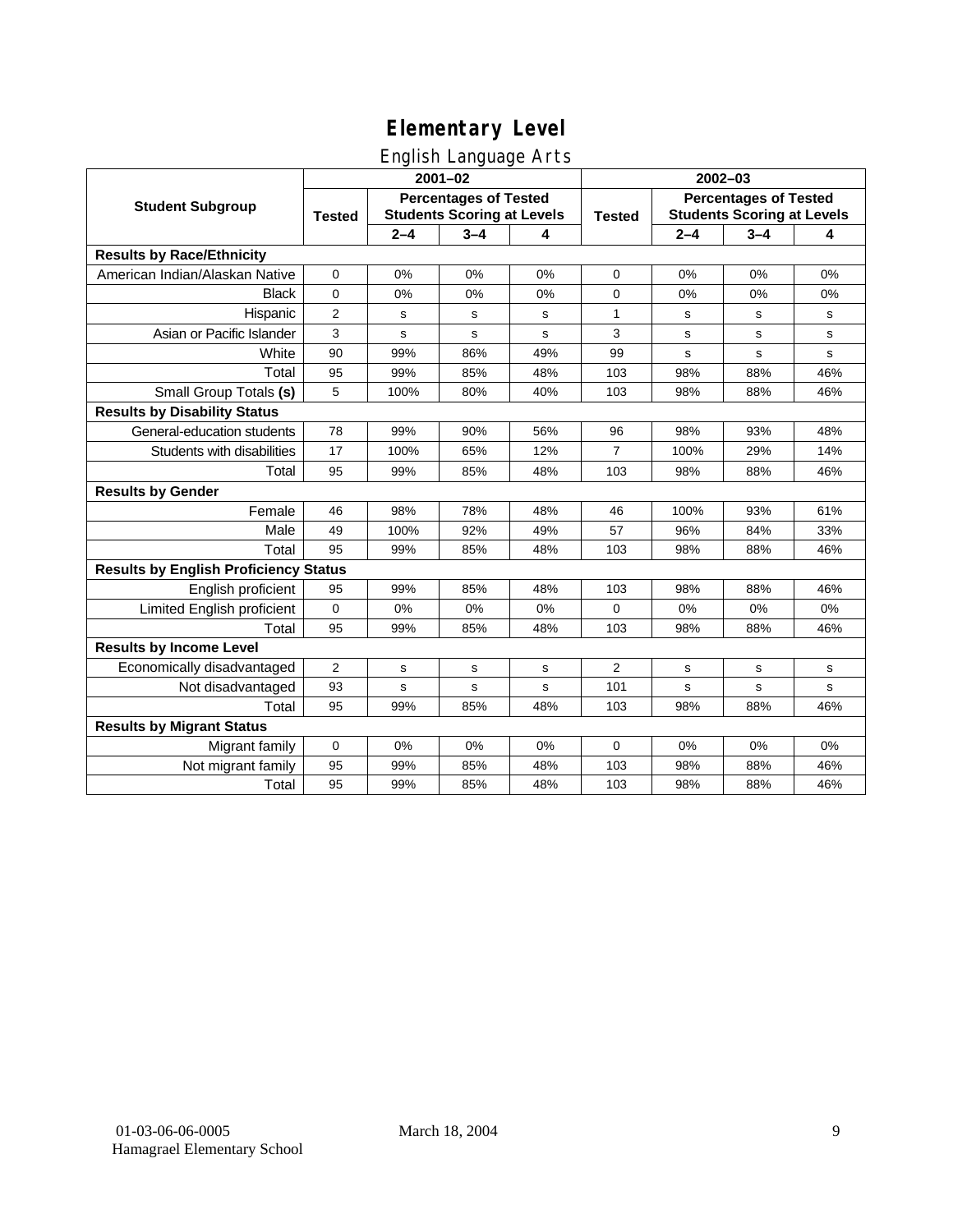### Mathematics

|                                              | $2001 - 02$                                                                        |         |         |               | $2002 - 03$                                                       |             |         |             |
|----------------------------------------------|------------------------------------------------------------------------------------|---------|---------|---------------|-------------------------------------------------------------------|-------------|---------|-------------|
| <b>Student Subgroup</b>                      | <b>Percentages of Tested</b><br><b>Students Scoring at Levels</b><br><b>Tested</b> |         |         | <b>Tested</b> | <b>Percentages of Tested</b><br><b>Students Scoring at Levels</b> |             |         |             |
|                                              |                                                                                    | $2 - 4$ | $3 - 4$ | 4             |                                                                   | $2 - 4$     | $3 - 4$ | 4           |
| <b>Results by Race/Ethnicity</b>             |                                                                                    |         |         |               |                                                                   |             |         |             |
| American Indian/Alaskan Native               | $\mathbf 0$                                                                        | 0%      | 0%      | 0%            | $\mathbf 0$                                                       | 0%          | 0%      | 0%          |
| <b>Black</b>                                 | 0                                                                                  | 0%      | 0%      | $0\%$         | 0                                                                 | 0%          | 0%      | 0%          |
| Hispanic                                     | $\overline{2}$                                                                     | s       | s       | s             | $\mathbf{1}$                                                      | s           | s       | s           |
| Asian or Pacific Islander                    | 3                                                                                  | s       | s       | s             | 3                                                                 | s           | s       | s           |
| White                                        | 90                                                                                 | 100%    | 91%     | 56%           | 97                                                                | $\mathbf s$ | s       | $\mathbf s$ |
| Total                                        | 95                                                                                 | 100%    | 92%     | 56%           | 101                                                               | 99%         | 97%     | 65%         |
| Small Group Totals (s)                       | 5                                                                                  | 100%    | 100%    | 60%           | 101                                                               | 99%         | 97%     | 65%         |
| <b>Results by Disability Status</b>          |                                                                                    |         |         |               |                                                                   |             |         |             |
| General-education students                   | 78                                                                                 | 100%    | 96%     | 68%           | 94                                                                | 100%        | 100%    | 67%         |
| Students with disabilities                   | 17                                                                                 | 100%    | 71%     | 0%            | $\overline{7}$                                                    | 86%         | 57%     | 43%         |
| Total                                        | 95                                                                                 | 100%    | 92%     | 56%           | 101                                                               | 99%         | 97%     | 65%         |
| <b>Results by Gender</b>                     |                                                                                    |         |         |               |                                                                   |             |         |             |
| Female                                       | 46                                                                                 | 100%    | 91%     | 48%           | 46                                                                | 100%        | 98%     | 63%         |
| Male                                         | 49                                                                                 | 100%    | 92%     | 63%           | 55                                                                | 98%         | 96%     | 67%         |
| Total                                        | 95                                                                                 | 100%    | 92%     | 56%           | 101                                                               | 99%         | 97%     | 65%         |
| <b>Results by English Proficiency Status</b> |                                                                                    |         |         |               |                                                                   |             |         |             |
| English proficient                           | 95                                                                                 | 100%    | 92%     | 56%           | 101                                                               | 99%         | 97%     | 65%         |
| Limited English proficient                   | 0                                                                                  | 0%      | 0%      | 0%            | $\Omega$                                                          | 0%          | 0%      | 0%          |
| Total                                        | 95                                                                                 | 100%    | 92%     | 56%           | 101                                                               | 99%         | 97%     | 65%         |
| <b>Results by Income Level</b>               |                                                                                    |         |         |               |                                                                   |             |         |             |
| Economically disadvantaged                   | $\overline{2}$                                                                     | s       | s       | s             | $\overline{2}$                                                    | s           | s       | s           |
| Not disadvantaged                            | 93                                                                                 | s       | s       | s             | 99                                                                | s           | s       | s           |
| Total                                        | 95                                                                                 | 100%    | 92%     | 56%           | 101                                                               | 99%         | 97%     | 65%         |
| <b>Results by Migrant Status</b>             |                                                                                    |         |         |               |                                                                   |             |         |             |
| Migrant family                               | 0                                                                                  | 0%      | 0%      | 0%            | $\Omega$                                                          | 0%          | 0%      | 0%          |
| Not migrant family                           | 95                                                                                 | 100%    | 92%     | 56%           | 101                                                               | 99%         | 97%     | 65%         |
| Total                                        | 95                                                                                 | 100%    | 92%     | 56%           | 101                                                               | 99%         | 97%     | 65%         |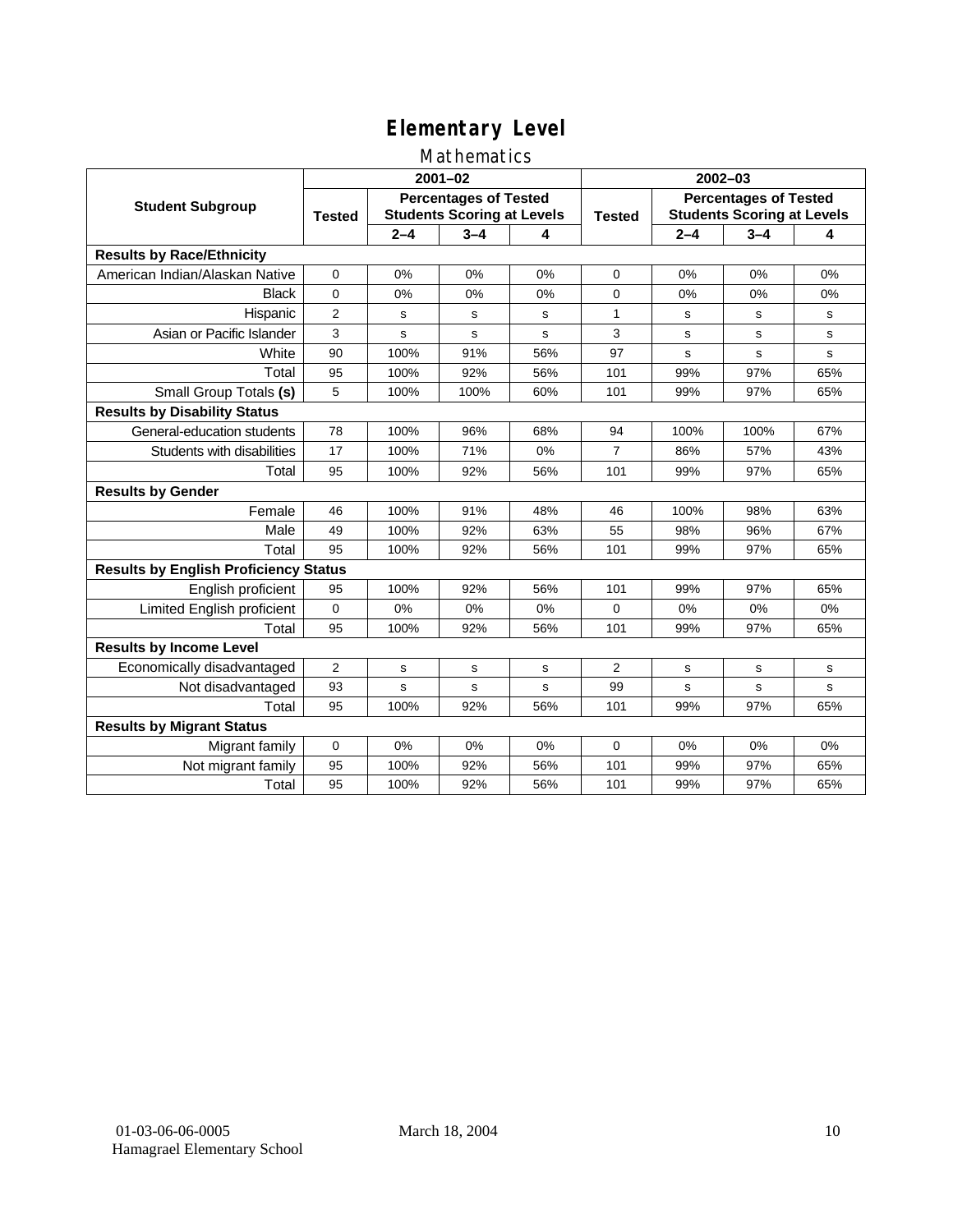### Science Multiple-Choice

|                                              | $2001 - 02$    |                                                                                       | 2002-03        |                                                                                       |  |  |
|----------------------------------------------|----------------|---------------------------------------------------------------------------------------|----------------|---------------------------------------------------------------------------------------|--|--|
| <b>Student Subgroup</b>                      | <b>Tested</b>  | Percentages of<br><b>Tested</b><br><b>Students</b><br><b>Scoring above</b><br>the SDL | <b>Tested</b>  | Percentages of<br><b>Tested</b><br><b>Students</b><br><b>Scoring above</b><br>the SDL |  |  |
| <b>Results by Race/Ethnicity</b>             |                |                                                                                       |                |                                                                                       |  |  |
| American Indian/Alaskan Native               | 0              | 0%                                                                                    | $\mathbf 0$    | 0%                                                                                    |  |  |
| <b>Black</b>                                 | $\Omega$       | 0%                                                                                    | $\Omega$       | 0%                                                                                    |  |  |
| Hispanic                                     | $\overline{2}$ | s                                                                                     | $\mathbf{1}$   | s                                                                                     |  |  |
| Asian or Pacific Islander                    | 3              | s                                                                                     | 3              | s                                                                                     |  |  |
| White                                        | 91             | 87%                                                                                   | 98             | s                                                                                     |  |  |
| Total                                        | 96             | 88%                                                                                   | 102            | 91%                                                                                   |  |  |
| Small Group Totals (s)                       | 5              | 100%                                                                                  | 102            | 91%                                                                                   |  |  |
| <b>Results by Disability Status</b>          |                |                                                                                       |                |                                                                                       |  |  |
| General-education students                   | 79             | 91%                                                                                   | 95             | 94%                                                                                   |  |  |
| Students with disabilities                   | 17             | 71%                                                                                   | $\overline{7}$ | 57%                                                                                   |  |  |
| Total                                        | 96             | 88%                                                                                   | 102            | 91%                                                                                   |  |  |
| <b>Results by Gender</b>                     |                |                                                                                       |                |                                                                                       |  |  |
| Female                                       | 47             | 79%                                                                                   | 46             | 96%                                                                                   |  |  |
| Male                                         | 49             | 96%                                                                                   | 56             | 88%                                                                                   |  |  |
| Total                                        | 96             | 88%                                                                                   | 102            | 91%                                                                                   |  |  |
| <b>Results by English Proficiency Status</b> |                |                                                                                       |                |                                                                                       |  |  |
| English proficient                           | 96             | 88%                                                                                   | 102            | 91%                                                                                   |  |  |
| Limited English proficient                   | $\mathbf 0$    | 0%                                                                                    | 0              | 0%                                                                                    |  |  |
| Total                                        | 96             | 88%                                                                                   | 102            | 91%                                                                                   |  |  |
| <b>Results by Income Level</b>               |                |                                                                                       |                |                                                                                       |  |  |
| Economically disadvantaged                   | $\overline{2}$ | s                                                                                     | $\overline{2}$ | s                                                                                     |  |  |
| Not disadvantaged                            | 94             | s                                                                                     | 100            | s                                                                                     |  |  |
| Total                                        | 96             | 88%                                                                                   | 102            | 91%                                                                                   |  |  |
| <b>Results by Migrant Status</b>             |                |                                                                                       |                |                                                                                       |  |  |
| Migrant family                               | $\Omega$       | 0%                                                                                    | $\Omega$       | 0%                                                                                    |  |  |
| Not migrant family                           | 96             | 88%                                                                                   | 102            | 91%                                                                                   |  |  |
| Total                                        | 96             | 88%                                                                                   | 102            | 91%                                                                                   |  |  |